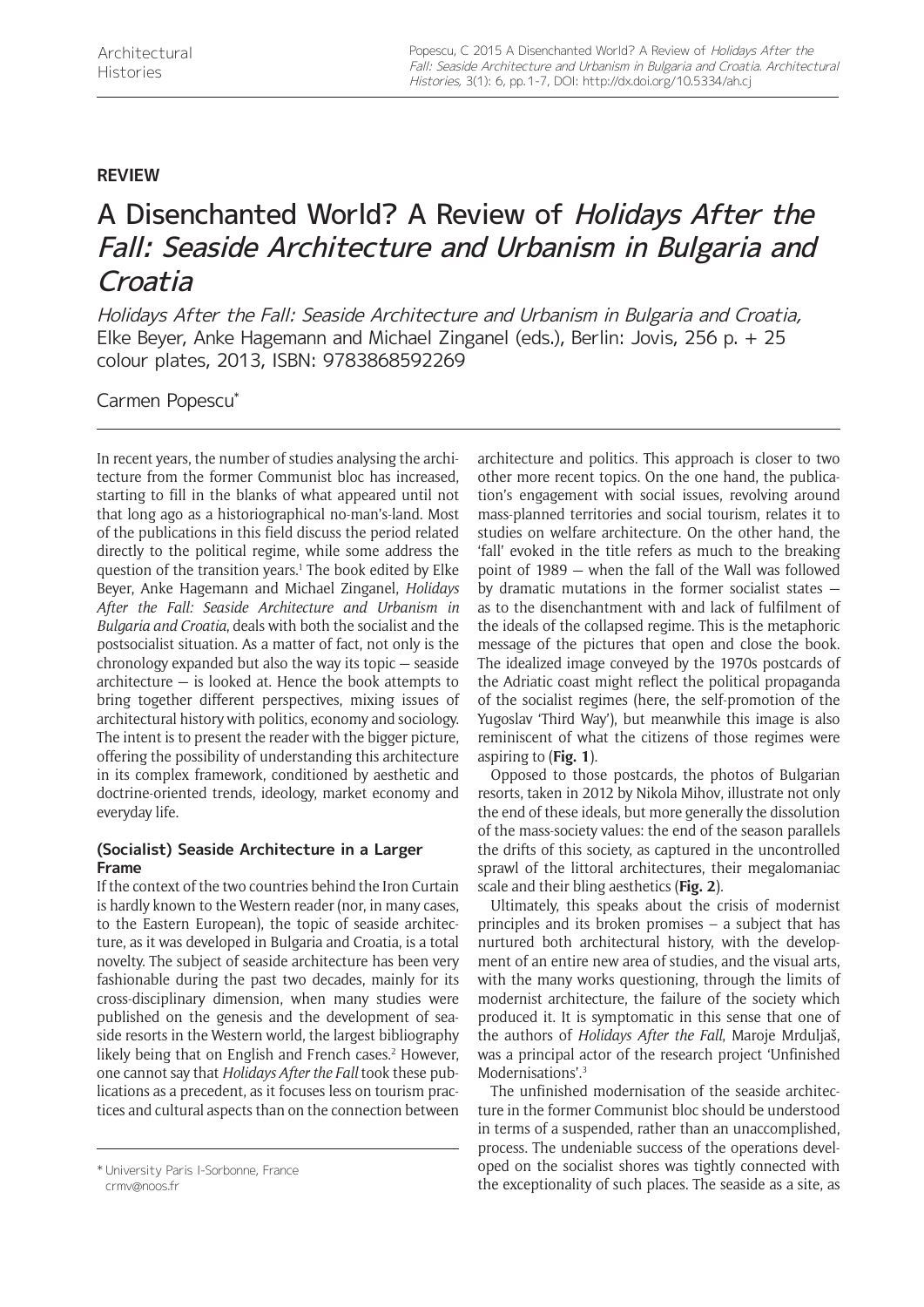

**Figure 1:** Hotel Astarea in Mlini (architect Bogoljub Kurpjel), period post card. Reproduced from Elke Beyer, Anke Hagemann and Michael Zinganel, *Holidays After the Fall: Seaside Architecture and Urbanism in Bulgaria and Croatia* (Berlin: Jovis, 2013), colour plate 5. All images are from this publication.



**Figure 2:** Hotel Victoria Palace, Sunny Beach. Photo by Nikola Mihov, 2012. From *Holidays After the Fall*, colour plate 8.

we have learned from the rich bibliography mentioned above, is both embedded, given the powerful presence of nature, and suspended — a place between reality and an imaginary world, where urban planning and especially architecture contribute massively to this blurring of frontiers. This is a feature that explains why modernity, as an attitude based on the idea of rupture, but also of authenticity, so cherished the seaside as a *locus* of perfect escape, projecting on the architecture erected here both the sense of the place and a radical abstraction. During the socialist period, the space produced in these locations enhanced its escapist potential on a political level, since the rigour of the ideological control appeared to be replaced by a different kind of logic.

Experimentation was allowed, and often encouraged, in the new architectural designs, while the particularity of holiday practices indulged a different way of life. To put it briefly, in the new resorts of different socialist shores, East met West, which was good news both for the State and for the population. Indeed, the mass tourism that developed here provided a twofold benefit for the State, as both a significant source of hard currency for its economy and an invaluable showcase for its politics. Meanwhile, the important investments in quality architecture and urban planning and in exceptional infrastructures, along with the presence of capitalist holiday institutions and Western tourists also benefited the locals, who were thus confronted with a totally different reality. East met West in terms of architecture as well, because the urban planning and the architecture developed in the seaside resorts were as close to the Western tendencies and practice as one could have imagined in the restrictive conditions of the socialist regimes. In the particular case of former Yugoslavia, and its position of in-betweenness,4 some of these developments involved collaborating with Western specialists.

Working on socialist seaside architecture therefore implies a cross analysis, going beyond the polarized boarders of the two former blocs. What began as a methodological approach in the past few years — triggered by historiographical needs, first in terms of uncovering a distorted history and then of situating it within the 'greater' discourse — in the case of this topic appears as a necessity. Even if it might remain on the surface of things in some situations — as precise references to Western examples were hardly ever acknowledged — the comparison East/ West is unavoidable.

And this is for the best, since architectural historiography today needs common ground.

### **Sea, Sun and (Post) Socialism: More Closely on the Book**

*Holiday After the Fall* focuses on two case studies: Croatia and Bulgaria. This is an inspired choice, since the two embody almost opposite examples: Bulgaria, 'centrally governed and arguably the Soviet Union's closest satellite in the Cold era', and Croatia, one of the republics of the former Yugoslavia, 'pioneer of the Non-Aligned Movement and the "Third Way"' (26). It should be added that within the former Federal Republic, Croatian architecture came with a solid Western and Central European heritage in terms of both doctrines and aesthetics.

This difference between the two case studies is at the origin of the structure of the book. Its symmetrical construction — one section for each case, framed by images at the beginning and the end of the volume, grouped according to the same logic — seems to indicate that the authors favoured more the contrast than the comparison. Still, as they affirm in their introduction, there is a common point between the two  $-$  and this is what they call the 'Fordist conception of leisure' (26). To put it differently, but without contradicting the authors' point of view, the common fact between the two examples is social tourism turned into mass tourism and instrumentalised in favour of a powerful propaganda, both internally and externally. In fact, Bulgaria and Croatia constitute two distinct models, almost on all levels, from the geographical particularities and political settings to architectural approaches and forms of ownership. If the reader is not presented with a synthesis (a possible reason being the need for more specific documentation), (s)he gets instead the chance to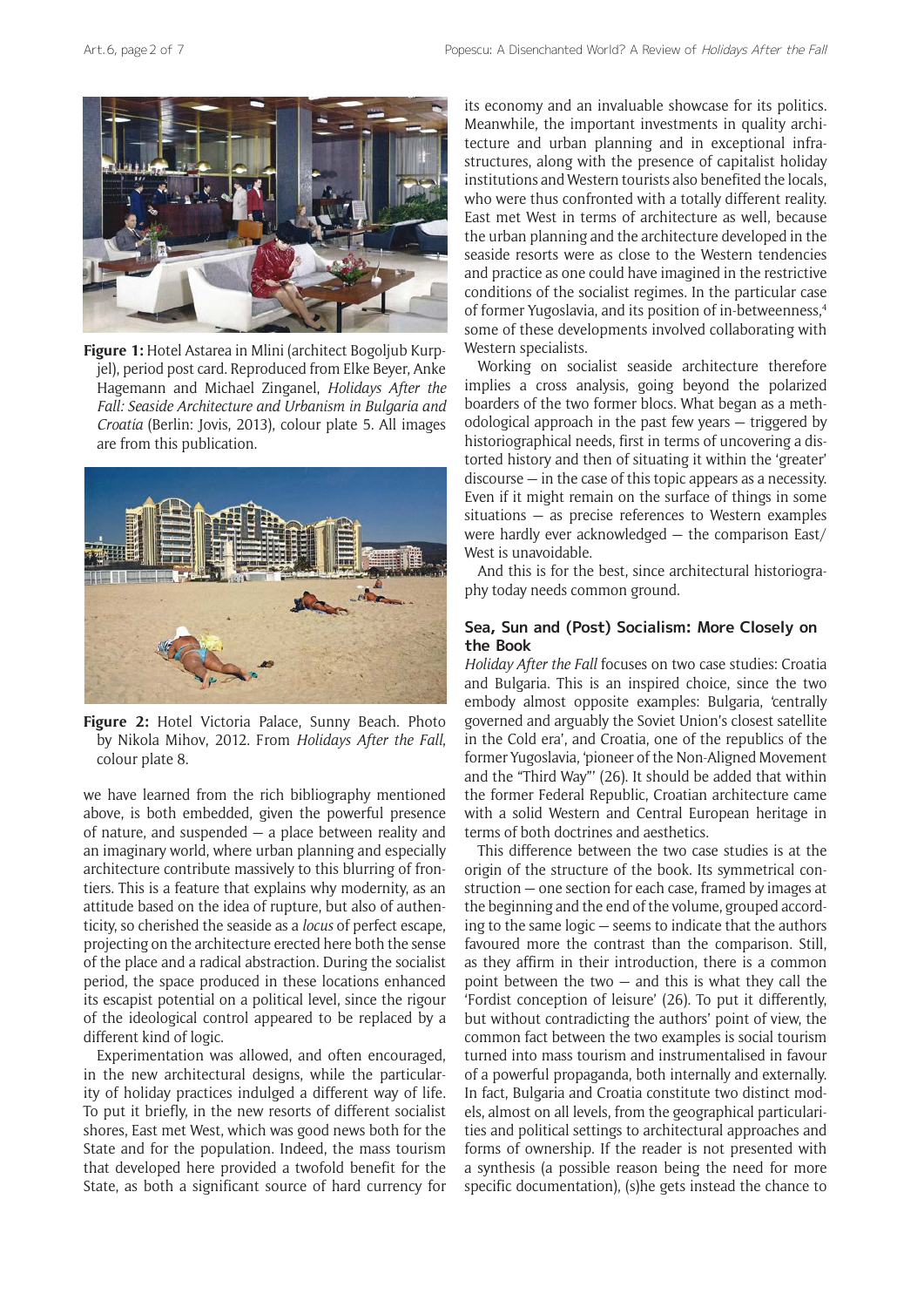learn more about Bulgarian architecture, which is today, together with Albanian architecture, the least studied within the recent historiography on Eastern Europe.

Nevertheless, the chapter opening the book attempts such a synthesis, offering a brief historic overview of modern seaside tourism, in terms of politics and of architectural answers to political lines. The authors insist (and they are right to do so) on the role of the seaside as a producer of space, but by doing so they curiously minimize the importance of the social aspect in the short history they provide and focus instead on the political instrumentalisation of it, hence the emphasis on the solutions developed by the totalitarian interwar regimes in Germany, Italy, and USSR. Analysing — even if very rapidly — the situation in France and particularly in Spain (where the Grupo de Artistas y Técnicos Españoles Para la Arquitectura Contemporánea (GATEPAC) did everything possible to materialise the modern idea of leisure) could have shed light on the connection between modernity and the social dimension of tourism all along its history. Moreover, what is also lacking is the background for understanding the seaside as a paradigmatic space of modernity in general, which is essential for examining the specificity of the urban planning and the architectures of the coastal places. The authors identify connection with nature, experimentation (in terms of new urban solutions, architectural fantasies and radicalness), and escapist space as important traits of only socialist seaside architecture. What they miss is that these same features are actually a legacy of the very concept of seaside architecture that was developed during decades of experimentation. It is true that politics have been crucial in defining the architectural development and the economic targeting of the littoral resorts in Bulgaria and Croatia, but at the same time, the conception of these resorts bore the imprint of all the heritage of seaside architecture in general.

This short overview of the opening chapter reveals an interesting point: the way seaside architecture developed after the Second World War under the pressure of mass tourism placed the socialist countries in a better position to fulfil the needs of mass tourism. It might seem obvious that the framework of a planned economy was more appropriate to respond to such needs (53), but actually this statement implies further interpretations. Not only does it indicate the field of postwar seaside architecture is a topic of priority for the architectural historiography of Eastern Europe, but it also opens a boulevard for fruitful speculations on why these 'architectures of global longing' (35) were so successful in the specific context of the former Communist bloc.

Though separately constructed and authored by different scholars — Elke Beyer and Anke Hagemann on Bulgaria and Michal Zinganel, Maroje Mrduljaš and Norbert Mappes-Niediek on Croatia — the sections presenting the case studies discuss several common elements. One can but regret that the Bulgarian section is less substantial and lacks more general background (in order to situate the coastal architecture within the overall production of the country at that time), but most probably it suffers the consequences of a very meagre pre-existing bibliography on the subject. Speaking of bibliography, one should mention the book's rich documentation of period articles, with a special mention for Bulgaria, and also the cross-disciplinary entries, with numerous titles concerning tourism after 1989, a bibliography that allows the five authors to articulate a more complex image of the two countries (for example, MacCannell (1999); Gorsuch and Koenker (2006); Zuelow (2011); Gosseye and Heynen (2012)).

Among the shared elements of the architectures developed on the Adriatic and the Bulgarian Black Sea littorals, the most important were, as I have already mentioned, its tight relationship with nature and its value of experimentation. The particular character of the resorts – suspended place, suspended time, out of the everyday reality – turned them into perfect testing grounds, not only in terms of introducing the latest tendencies from outside the Eastern bloc, but also testing them before applying them (if ever) to the real-size life. What was happening here was almost always one step ahead the general pace of architectural practice.

Of course the two countries were not equal in this process, even if for both modernism appeared to be the favoured expression for the first seaside developments. Bulgarian architecture was subject to a tight ideological control, hence introducing for the first time an affirmed modernist aesthetic, after very moderate examples of the interwar years and, especially, after the strictness of socialist realism. This aesthetic represented a tremendous change, which for Bulgarian architects came as a new hope, as they discovered a certain freedom of expression, while for Western professionals, the change came as a surprise. Important architectural magazines such as *L'Architecture d'aujourd'hui* and *Architectural Forum* published laudatory articles about the developments on the Black Sea Coast (also including Romania as a much admired example), which was actually a premiere for those times of political polarization. Their admiration was genuine and objective, since it allowed room for critical assessments, such as when the *Architectural Forum* noted that the hotels were designed by 'a new generation of Bulgarian architects […] whose eyes are turned toward the West but whose hands are heavy' ('Communism's New Look', 1962). In 1966, *Architectural Review* entitled its essay on the Black Sea resorts 'Bulgaria Builds', thus recycling a famous formula used already in the modernists milieus for illustrious examples like the United States, Brazil, etc. (**Fig. 3**). In the same decade, the Bulgarian facilities were looked at as a model by the Soviet experts in charge of the future of the Black Sea resorts in their own country (60).

The situation was completely different in former Yugoslavia. First of all, the architects here, especially the Croatians, had extensive experience of exchanges with the Western world. The Zagreb Working Group, for example, was among the very first to adhere to the principles of the International Congress of Modern Architecture (CIAM), establishing a steady tradition for the methodology and ideology of modernism. The Yugoslav position within 'State-socialism', to use the author's term, clearly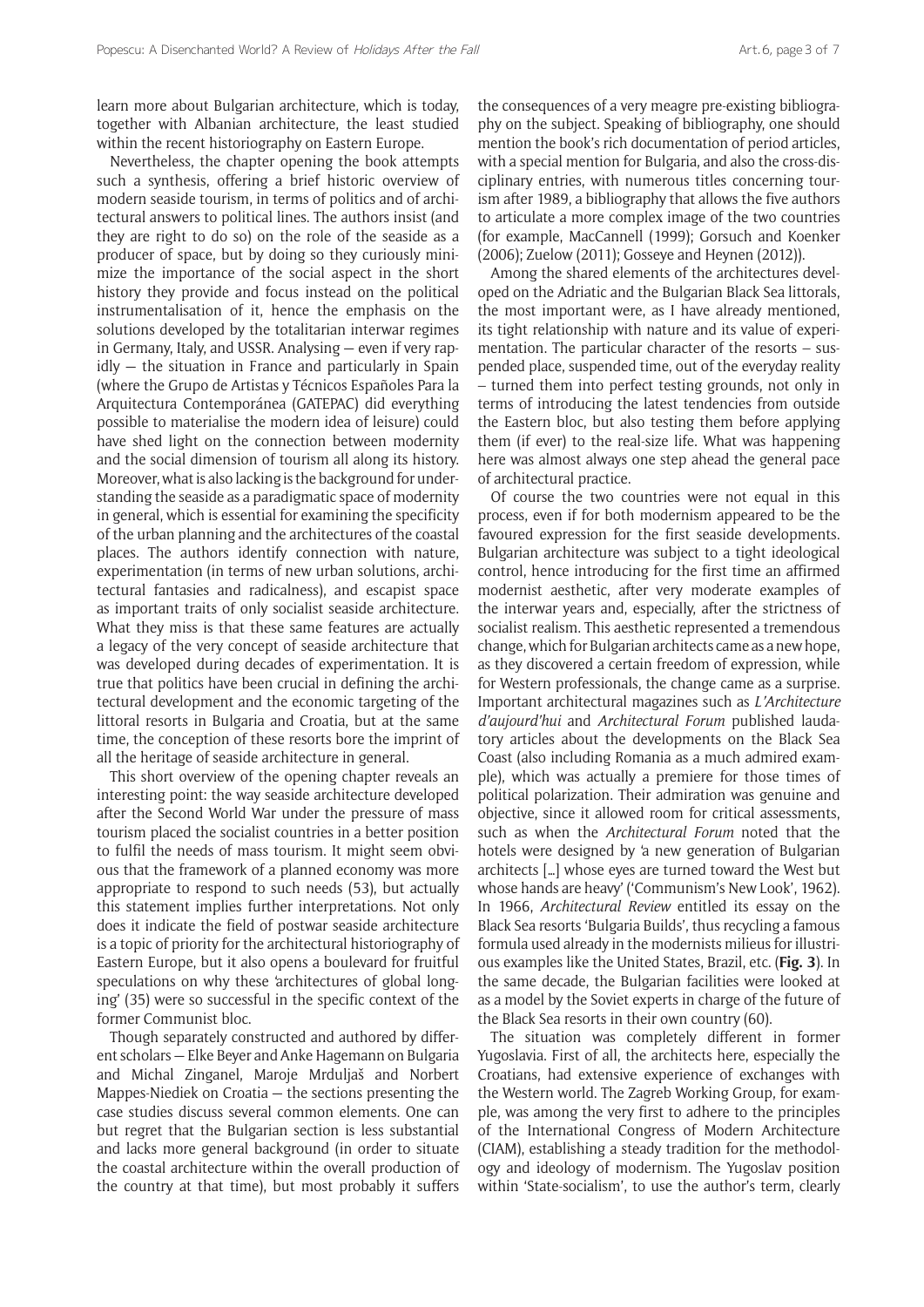

**Figure 3:** The hotel Glarus in Golden Sands (architects Georgi Ganev, Diana Popova, 1960), an example of modern Bulgarian hotel architecture, as featured in the British journal *Architectural Review* in 1966. From *Holidays After the Fall*, 59.



**Figure 4:** Model of the urban planning scheme for Babin Kuk (1963–69), showing the collaboration of the Yugoslav architects with experts from the Western bloc (here from Sweden, France, Italy). From *Holidays After the Fall*, 175.

oriented architectural development towards the Western model. Moreover, the former Yugoslavia, being interested in attracting foreign tourists to the Adriatic coast, as were the Bulgarians and the Romanians, encouraged direct collaboration with Western specialists, be it for urban planning or for designing new hotels and infrastructures. Thus the architecture from the Adriatic coast appeared from the very beginning to be totally in tune with what was happening outside. The State's plan for the development of architecture along the Adriatic coast in the former Yugoslavia began in the early 1960s, later than in Bulgaria and Romania, which had launched their master-plans for the littoral in, respectively, the mid-1950s and the late 1950s. The reason the authors give is that the Adriatic coast already benefited from a dense network of architectural facilities and of alternative solutions for tourism, where the private sector also played an important role. However, another reason, which is not discussed in the book, might have been the competition for foreign tourists, and their hard currency, a ground where Romania and Bulgaria were already very serious adversaries. As a matter of fact, France reacted, too, to these two successful emerging destinations on the Black Sea by launching, almost at the same time as Yugoslavia, a master-plan which gradually incorporated all its coastlines within an authoritarian vision inspired precisely by State-socialism (Prélorenzo and Picon 1999: 26–29).

At the end of the 1950s, Croatia discussed a long-term development and spatial planning programme for the Adriatic coast and began it a few years later. The interest in nature was already present in the first pilot studies (Makarska Riviera and Šibenik region), which advocated an integrated architectural and urban approach, and was further enhanced by the request of the Yugoslav government, in 1963, for assistance from the United Nations for defining the development plan for the Adriatic region (**Fig. 4**). Nature, as well as the built environment, was a major preoccupation for the new voices of postwar modernism, such as Team X, who were seeking for solutions against its crisis. Integrating nature into the master-plans of the seaside regions was thus both logical and progressive. (In Romania, for instance, architects involved in the littoral developments were questioning the viability of the Athens Charter through their architectural and urban planning work (see Popescu (2015) and Stancu (1968) for more details.<sup>5</sup>) Bulgaria clearly promoted an integrated approach for the new resorts (such as Druzhba — 'Friendship' — in 1956) from its first master-plans, insisting not only on embedding architecture in the site but also on further extensive landscaping. If the approach was certainly modern for its time, its origin should be seen less in the Western examples, as the authors suggest, and more in the Soviet urban theories of the 1950s that advocated for connecting architecture with its site and incorporating more vegetation into the city.

As for the architectures built on the Black Sea and the Adriatic coasts, their inspiration came unmistakably from the capitalist world. Modernism — in a simplified version, as in the first Bulgarian hotels, such as the Journalist in Chayka (1956, 1967) (**Fig. 5a**), and also as a sophisticated expression like that adopted by Adriatic architecture, such as the hotel Marjan in Split (1963) (**Fig. 5b**), reminiscent of the Hilton Teheran, built in the same year) — represented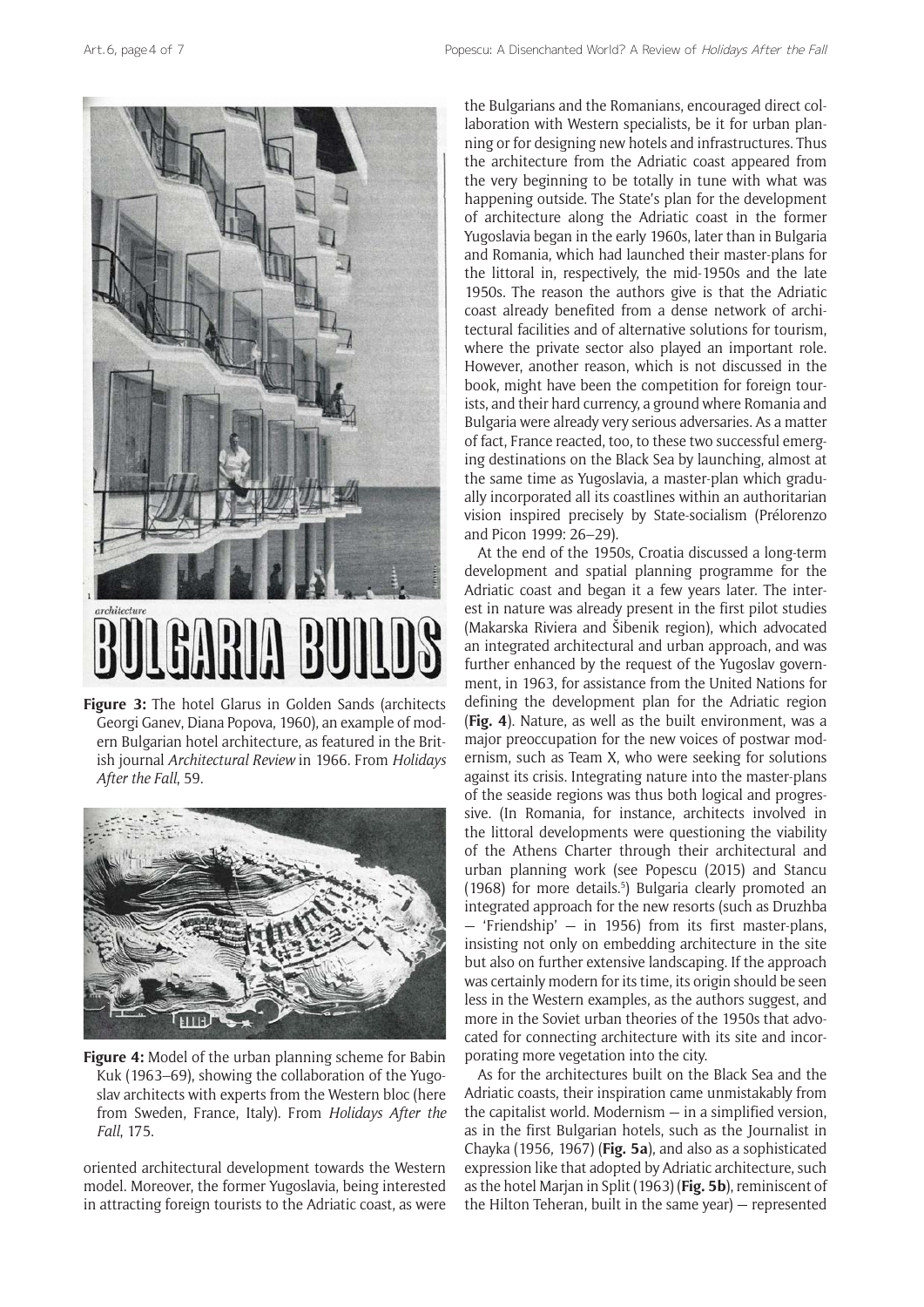



**Figure 5a:** The Hotel Journalist Chayka (phase II, 1967 architects Nikola Nikolov, Lilyana Stoynova). From *Holidays After the Fall*, 123.

the major referent for the first period. But it was not the only one, since in Yugoslavia it was soon paralleled by structuralist principles which allowed a more sensible attitude towards the landscape, as well as an efficient response to the increasing demand for accommodating capacity (192). While on the Adriatic coast architects favoured an organic approach, one of the most consummate examples being the Rixos Libertas Hotel in Dubrovnik (1968–74) (**Fig. 6a**), in Bulgaria, they preferred structures with a striking landmark presence, such as the pyramids at Albena, completed in the 1970s (**Fig. 6b**). These latter were inspired by Jean Balladur's La Grande Motte, which, in its turn, looked to the Bulgarian and Romanian developments.

The array of architectural expressions displayed on the two coasts, the Adriatic and the Black Sea, covered the most important tendencies of the moment, from brutalist aesthetics to different kinds of regionalism, whose use, and especially abuse, reminds one how close seaside architecture is to the *société du spectacle*. Meanwhile, through clusterisation, interior streets, patios, etc., many of these architectures explored new manners of inhabiting, thus contributing, together with the planning of the resorts, to advance reflection on this subject.

#### **Paradise and Disenchantment**

At the beginning of all these architectures and planning operations was social tourism and the attention that the socialist governments paid to the working class,

**Figure 5b:** Hotel Marjan, Split (architect Lovro Perković, 1963). From *Holidays After the Fall*, 224.

rewarding it and keeping it in good health. *Holidays After the Fall* offers an insightful view on the politics of the two countries. The reader is delighted to learn that the Bulgarian socialist vision of the 'tourist product' (that is, a 'completely organized package', comprising accommodation and three meals per day) anticipated the successful 'all-inclusive' formula of the postsocialist years (60, 65, 70). The reader also learns how the ownership of the littoral facilities, state-owned in Bulgaria and partly administrated through workers' self-management in Yugoslavia, affected the fate of these resorts after 1989 (mainly 209–221).

Social tourism evolved progressively and steadily into mass tourism, a phenomenon reflected directly in the architecture, both in terms of enhanced capacities and of diversification of the different types of accommodation. In order to build an 'affordable Arcadia', to use Mrduljaš's expression, facilities were adopted, from the luxury hotel, designed for the political elite and special foreign tourists, to bungalows and camping places. In Yugoslavia, seaside tourism became so extensive that starting with the 1970s, some architects from the new generation were able to build their entire career on tourism design (188). Of course this tremendous growth was due not only to the local tourists, but also to the foreign ones, who represented privileged targets for the two countries (and remained so after 1989). Along with foreign tourists came foreign societies, such as Club Med or, in libertarian Yugoslavia, Penthouse, whose specific practices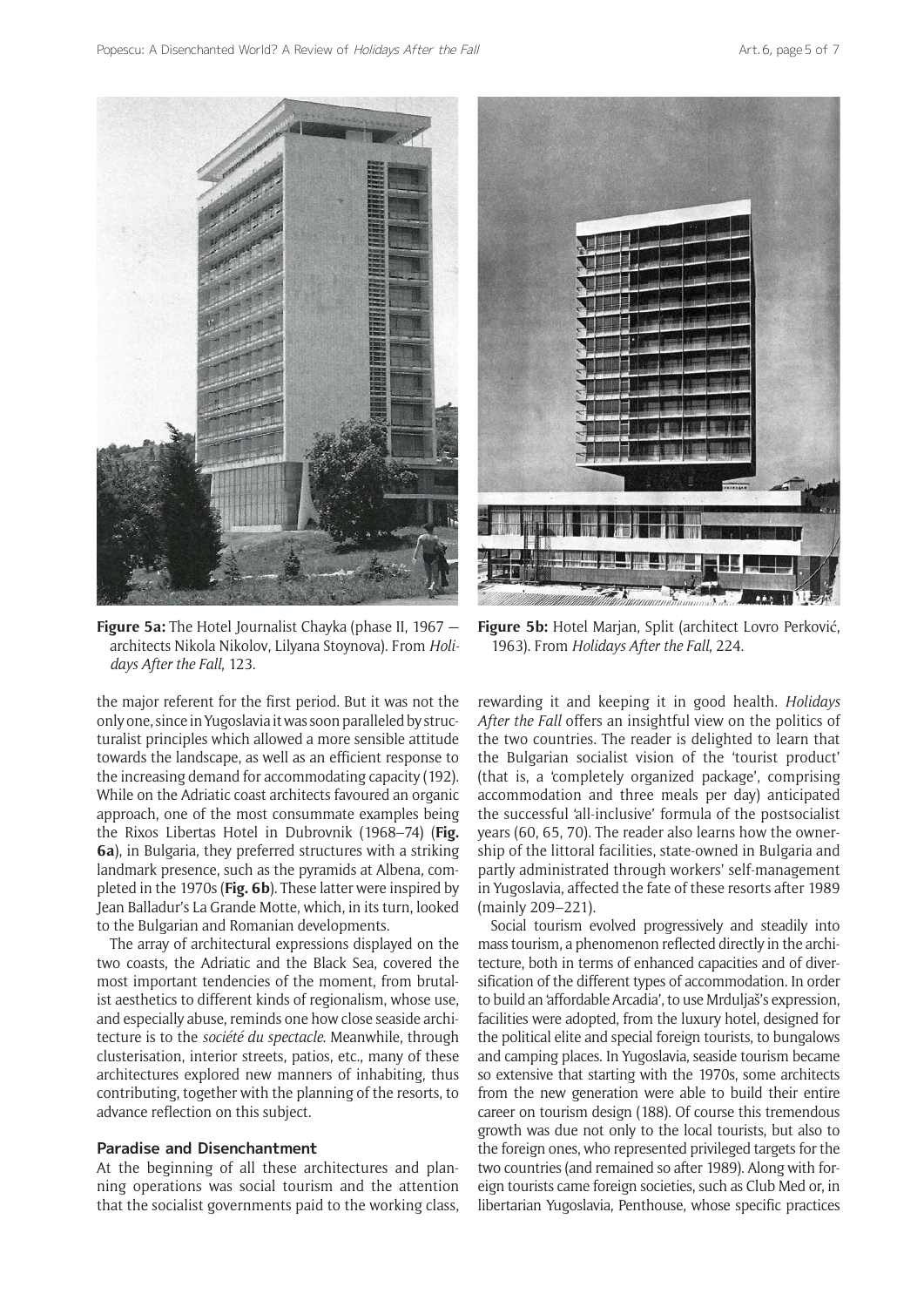

**Figure 6a:** Hotel Rixos Libertas, Dubrovnik (architects Andrija Čičin-Šain, Žarko Vincek, 1968–74). From *Holidays After the Fall*, 230.

interfered with the local production of space, contributing even more to its illusory and escapist character.

Eventually mass tourism became a tourism industry, a turn which was not left unsanctioned by local criticism. In former Yugoslavia, where the political system allowed it, criticism of the move toward a tourism industry appeared before 1989. Intellectuals advocated, in the midst of the enthusiasm for leisure civilisation, for a responsible tourism architecture, which would replace the notion of industry with that of a culture of tourism, endowed with an educational value (187). In Bulgaria, the disenchantment came only after the political changes, strengthening the general disillusionment with the societal mutations they produced. On the Black Sea shores, the success of seaside tourism burst into a chaotic architectural image, deprived of any concerted planning or aesthetic rules. On the Adriatic coast, the liberal tradition of local tourism partially prevented such disorderly developments, but could stop neither the decay of many ancient facilities, often used as refugee camps during the Balkan wars in the 1990s, nor the spread of mega-structures.

Nevertheless, it is symptomatic that the authors illustrate the two faces of the seaside architecture they are analysing in this book — Arcadia and the disillusionment — with Croatian examples in the first case and the Bulgarian drift in the second. Once more, the socialist system in its 'purest' expression (if I may say so) appears as a failure not only in itself, but also on its long-term consequences. While the book describes an objective situation, one would have expected a subtler distinction between the two case studies. Otherwise one risks perpetuating the Manichean scheme which is still active in the current architectural historiography.

#### **A Few Historiographical Reflections**

Speaking of historiography, *Holidays After the Fall* is a book that lays on the table numerous valuable issues, starting with its topic, seaside architecture on socialist shores — a topic that is about to develop into a rewarding subfield.<sup>6</sup> I have already mentioned its important contribution to the historiography of the former Communist bloc, but the authors have also taken great care to search



Figure 6b: The Albena resort, developed in the 1970s; period photo. From *Holidays After the Fall*, 91.

for the most precise terms, proposing alternatives (such as State-socialism or the Comecon bloc) to the more ambiguous ones that are currently used in this field. Moreover, the topic is treated from the perspective of an East/West dialogue, which is highly significant for writing a comprehensive architectural history.

Since the architectural history of the former Eastern bloc is a field that undergoes rapid changes, given the amount of new studies and the new methodologies they entail, the book is affected by this rapid evolution. I have already pointed out how the lack of a solid bibliography can affect the analysis of certain topics, which is the case not only for the Bulgarian architecture — though the work of the authors is certainly laudable — but also for the East/ West cross-references, a field which still awaits to be properly developed. The several solutions proposed by Team X, for instance, as a meaningful alternative to modernism's errors and inadequacies, found a good terrain of experimentation in the socialist seaside architecture. However, the book hardly mentions them, which probably would have not been the case has it been published after the volume edited by Łukasz Stanek on the influence of Team X in the former Eastern bloc (Stanek 2014).

Another problem is the hybrid approach that the book proposes: the mixture of socialist/postsocialist periods unbalances the quality of the analyses. Hence, the parts treating the post-1989 situation lack a certain rigour, and they lack a certain distance and documentation, as well, which turns them merely into reports.

These minor imperfections do not diminish the contribution that *Holidays After the Fall* brings to current architectural scholarship, for the many reasons already mentioned. As the seaside architecture in the former socialist countries is about to develop into a rewarding subfield, as I have suggested, this book is already taking its place as a valuable resource.

#### **Notes**

<sup>1</sup> Among the recent publications, see Zarecor (2011), Kulić, Mrdulaš, and Thaler (2012), Molnár (2013), and Lebow (2013). Of the few publications treat postsocialism, see Bérard and Jacquand (2009) and Kliems and